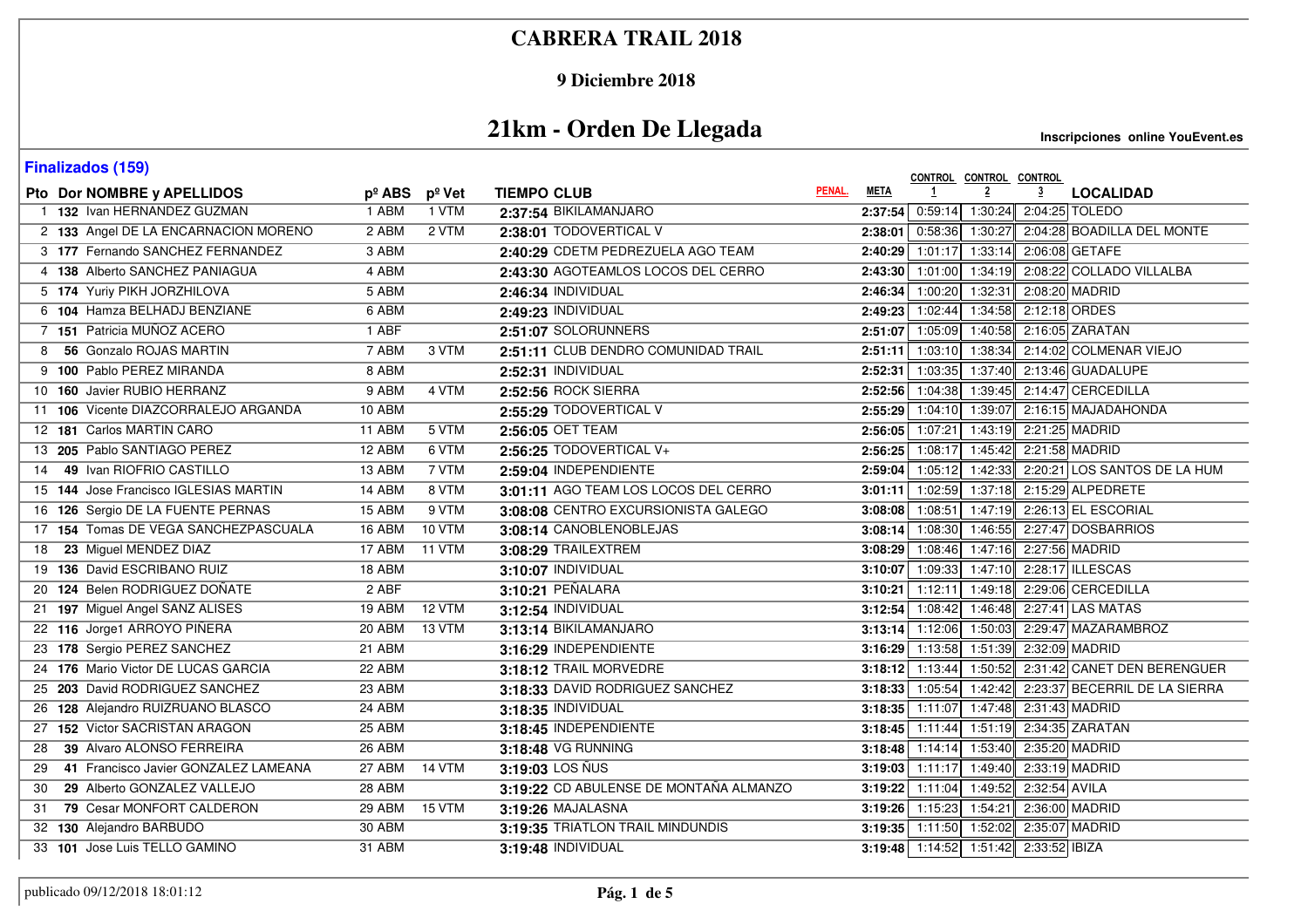### **9 Diciembre 2018**

# **21km - Orden De Llegada**

| <b>Finalizados (159)</b>                |                 |                     |                                        |        |             | CONTROL CONTROL CONTROL                |                |                |                                                       |
|-----------------------------------------|-----------------|---------------------|----------------------------------------|--------|-------------|----------------------------------------|----------------|----------------|-------------------------------------------------------|
| Pto Dor NOMBRE y APELLIDOS              | $p^{\circ}$ ABS | pº Vet              | <b>TIEMPO CLUB</b>                     | PENAL. | <b>META</b> |                                        | $\overline{2}$ | $\overline{3}$ | <b>LOCALIDAD</b>                                      |
| 57 Arturo TONDA ARIZA<br>34             | 32 ABM          |                     | 3:19:54 INDEPENDIENTE                  |        |             |                                        |                |                | 3:19:54 1:12:13 1:50:00 2:32:24 NAVALCARNERO          |
| 35 127 Javier CATALAN HERRERO           | 33 ABM          |                     | 3:19:58 INDIVIDUAL                     |        |             | 3:19:58 1:12:04 1:51:02 2:33:21 MADRID |                |                |                                                       |
| 36 168 Daniel CASTRO NARVAEZ            | 34 ABM          | 16 VTM              | 3:20:03 DANIEL CASTRO NARVAEZ          |        |             |                                        |                |                | 3:20:03 1:11:13 1:51:12 2:34:29 MOSTOLES              |
| 53 Felipe BAEZA SOTO<br>37              | 35 ABM          |                     | 3:20:25 INDIVIDUAL                     |        |             | 3:20:25 1:11:59 1:51:04 2:34:37 MADRID |                |                |                                                       |
| 84 Pablo Javier FERNANDEZ<br>38         | 36 ABM          | 17 VTM              | 3:20:27 GUADALIX RUNNING POWER         |        |             |                                        |                |                | 3:20:27 1:11:31 1:49:22 2:32:52 GUADALIX DE LA SIERRA |
| 55 Jesus LORENTE<br>39                  | 37 ABM          |                     | 3:20:35 INDIVIDUAL                     |        |             |                                        |                |                | 3:20:35 1:17:56 1:58:38 2:40:24 MIRAFLORES DE LA SIER |
| 51 David SERRANO GARCIA<br>40           | 38 ABM          | 18 VTM              | 3:20:40 CANOBLENOBLEJAS                |        |             |                                        |                |                | 3:20:40 1:10:34 1:49:56 2:32:04 DOSBARRIOS            |
| 40 Ruben HERRERO ARRANZ<br>41           | 39 ABM          |                     | 3:20:57 FUNDACION CAJA RURAL BURGOS    |        |             |                                        |                |                | 3:20:57 1:14:16 1:53:42 2:35:59 BURGOS                |
| 4 Daniel SIMON GRACIA<br>42             | 40 ABM          | <b>19 VTM</b>       | 3:23:30 ALALPARDO RUNNIG TEAM          |        |             |                                        |                |                | 3:23:30 1:10:55 1:50:18 2:33:37 ALALPARDO             |
| 32 Sergio Alberto FUENTES GALLEGO<br>43 | 41 ABM          |                     | 3:23:50 INDEPENDIENTE                  |        |             | 3:23:50 1:08:57 1:47:37 2:31:52 MADRID |                |                |                                                       |
| 45 Jose Manuel GONZALO LAMELAS<br>44    | 42 ABM          |                     | 3:23:52 EMIRAL                         |        |             |                                        |                |                | 3:23:52 1:11:46 1:51:49 2:34:33 BOADILLA DEL MONTE    |
| 189 David PEREZ RODRIGUEZ<br>45         | 43 ABM          | $20 VT\overline{M}$ | 3:23:59 BFIT IBIZA TRIATLON            |        |             | 3:23:59 1:08:41 1:49:16 2:33:43 MADRID |                |                |                                                       |
| 64 Angel MORAL PALOMAR<br>46            | 44 ABM          | <b>21 VTM</b>       | 3:25:30 TIERRA TRAGAME                 |        |             |                                        |                |                | 3:25:30 1:15:09 1:55:56 2:39:30 ALDEALENGUA DE SANTA  |
| 47 155 Miguel Angel MARTINEZ CARLAVILLA | 45 ABM          | 22 VTM              | 3:25:43 INDIVIDUAL                     |        |             |                                        |                |                | 3:25:43 1:14:01 1:56:39 2:41:00 ARGANDA DEL REY       |
| 48 103 Florentino GUIJARRO LOPEZ        | 46 ABM          | 23 VTM              | 3:25:53 CRIPTANA VERTICAL              |        |             |                                        |                |                | 3:25:53 1:11:56 1:51:47 2:37:16 TOMELLOSO             |
| 49 123 Rafael FERNANDEZ PEREZ           | 47 ABM          | <b>24 VTM</b>       | 3:26:12 INDIVIDUAL                     |        |             |                                        |                |                | 3:26:12 1:13:55 1:53:38 2:37:05 CERCEDILLA            |
| 7 Alejandro RUIZ MARTINEZ<br>50         | 48 ABM          |                     | 3:27:02 CLUB DEPORTIVO ELEMENTAL TRIAT |        |             | $3:27:02$ 1:17:45 1:58:01              |                |                | 2:41:36 ESPAÑA                                        |
| 66 Mario MARTINROMO CULEBRAS<br>51      | 49 ABM          | 25 VTM              | 3:27:33 TIERRA TRAGAME                 |        |             |                                        |                |                | 3:27:33 1:17:22 1:58:34 2:41:53 ALCORCON              |
| 52 157 Gines FEREZ GILMARTIN            | <b>50 ABM</b>   |                     | 3:27:39 INDIVIDUAL                     |        |             |                                        |                |                | 3:27:39 1:11:36 1:51:23 2:35:11 LA CABRERA            |
| 68 Alba VALLADARES<br>53                | 3 ABF           |                     | 3:28:00 LA PEDRIZA DEL MANZANARES      |        |             |                                        |                |                | 3:28:00 1:14:39 1:57:35 2:41:47 TRES CANTOS           |
| 54 172 Carlos FERRANDEZ LOPEZ           | 51 ABM          |                     | 3:31:48 INDIVIDUAL                     |        |             | 3:31:48 1:13:57 1:54:54 2:41:34 MADRID |                |                |                                                       |
| 75 Itxaso BALLAZ QUINCOCES<br>55        | 4 ABF           |                     | 3:31:50 INDEPENDIENTE                  |        |             | 3:31:50 1:14:48 1:58:43 2:45:08 BILBAO |                |                |                                                       |
| 56 175 Carlos MARTIN GASPAR             | 52 ABM          |                     | 3:32:59 CLUB DE MONTAÑA NAVATRAIL      |        |             | 3:32:59 1:18:09 2:03:14 2:48:17 MADRID |                |                |                                                       |
| 57 188 Carlos PACHECO AGUDO             | 53 ABM          | <b>26 VTM</b>       | 3:33:52 INDIVIDUAL                     |        |             |                                        |                |                | 3:33:52 1:14:57 1:56:56 2:44:17 ALCORCON              |
| 85 Marcos MARTIN PEREZ<br>58            | <b>54 ABM</b>   | 27 VTM              | 3:34:09 TORTUGAS TRAIL LEON            |        |             |                                        |                |                | 3:34:09 1:17:07 1:59:28 2:46:09 VILLAOBISPO DE LAS RE |
| 59 117 Jose Luis MAGRO MARTINEZ         | <b>55 ABM</b>   | <b>28 VTM</b>       | 3:34:42 ALALPARDO RUNNING TEAM         |        |             |                                        |                |                | 3:34:42 1:16:53 1:59:02 2:45:41 DAGANZO DE ARRIBA     |
| 60 111 Juan Miguel FRIGOLA              | <b>56 ABM</b>   |                     | 3:34:44 ALALPARDO RUNNING TEAM         |        |             |                                        |                |                | 3:34:44 1:16:58 1:59:03 2:45:39 DAGANZO DE ARRIBA     |
| 38 Thomas SCHMID SUTTER<br>61           | 57 ABM          | <b>29 VTM</b>       | 3:37:08 PANDA DEL MURO                 |        |             | 3:37:08 1:14:12 1:57:36 2:44:47 MADRID |                |                |                                                       |
| 36 Angel Manuel VAZQUEZ MARTIN<br>62    | <b>58 ABM</b>   | 30 VTM              | 3:39:12 INDIVIDUAL                     |        |             | 3:39:12 1:14:43 1:58:56 2:47:32 PARLA  |                |                |                                                       |
| 63 204 Alberto PEREZ NOTARIO            | <b>59 ABM</b>   | 31 VTM              | 3:40:20 TIERRA TRAGAME                 |        |             | 3:40:20 1:15:00 1:55:46 2:43:42 MADRID |                |                |                                                       |
| 74 Javier FRADEJAS MANIEGA<br>64        | 60 ABM          |                     | 3:41:04 INDEPENDIENTE                  |        |             | 3:41:04 1:14:46 1:58:40 2:45:10 BILBAO |                |                |                                                       |
| 65 182 Juan MEDINA PAUL                 | 61 ABM          |                     | 3:41:31 INDIVIDUAL                     |        |             | 3:41:31 1:14:24 1:57:52 2:44:15 MADRID |                |                |                                                       |
| 80 Francisco BLAZQUEZ BARQUERO<br>66    | 62 ABM          | 32 VTM              | 3:41:50 INDEPENDIENTE                  |        |             |                                        |                |                | 3:41:50 1:17:18 2:01:25 2:50:09 MAJADAHONDA           |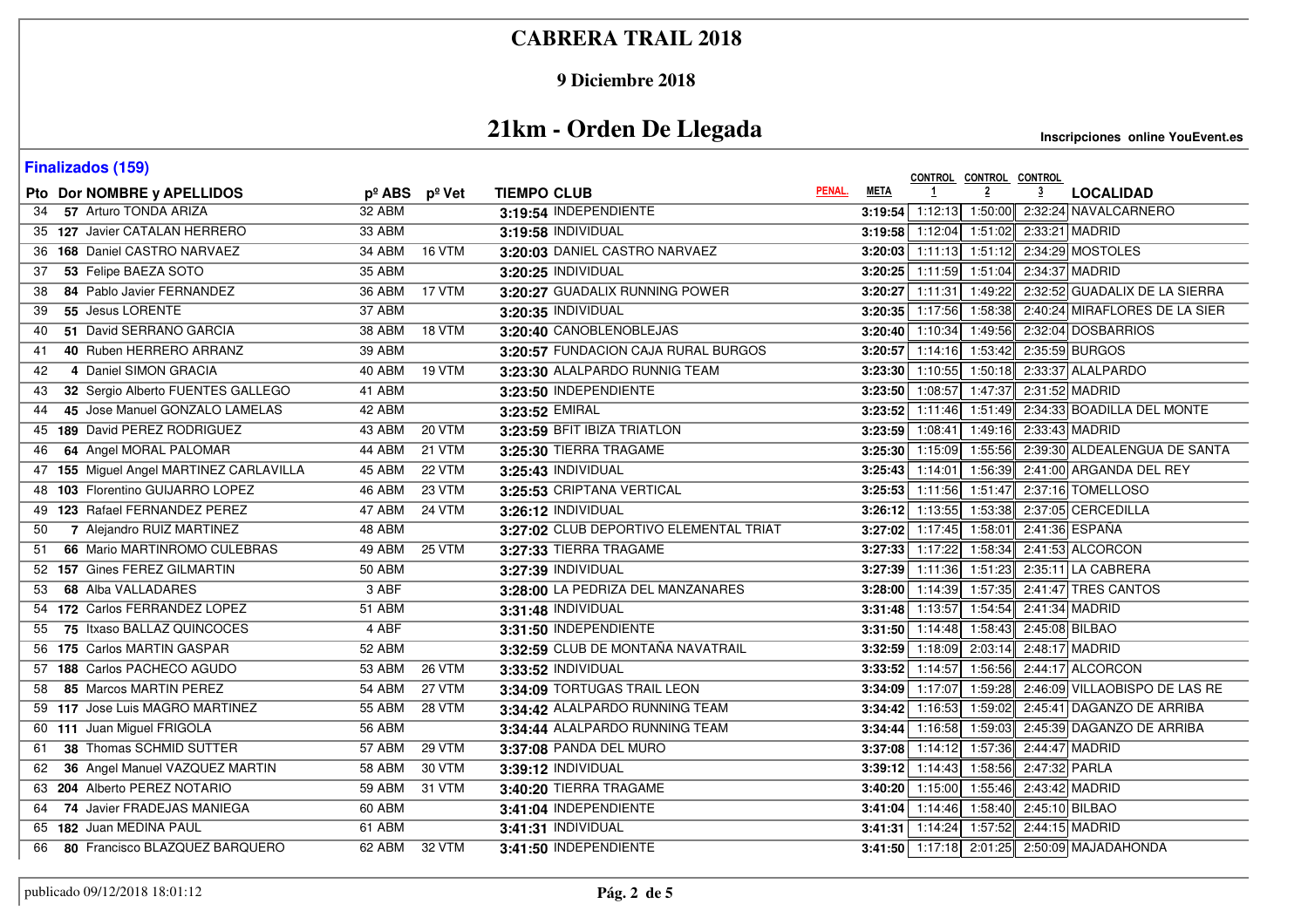### **9 Diciembre 2018**

# **21km - Orden De Llegada**

| <b>Finalizados (159)</b>                 |                 |               |                                        |                       |                   | CONTROL CONTROL CONTROL                |                |                                                       |
|------------------------------------------|-----------------|---------------|----------------------------------------|-----------------------|-------------------|----------------------------------------|----------------|-------------------------------------------------------|
| Pto Dor NOMBRE y APELLIDOS               | $p^{\circ}$ ABS | pº Vet        | <b>TIEMPO CLUB</b>                     | PENAL.<br><b>META</b> |                   | $\overline{2}$                         | $\overline{3}$ | <b>LOCALIDAD</b>                                      |
| 67 145 Juan Antonio LEON MENDEZ          | 63 ABM          | 33 VTM        | 3:42:27 ELEMENTA TRAILXTREME CLUB      |                       |                   | 3:42:27 1:14:52 1:57:55 2:51:24 MADRID |                |                                                       |
| 71 Jose GONZALEZ CALERO<br>68            | 64 ABM          |               | 3:42:31 INDIVIDUAL                     |                       |                   |                                        |                | 3:42:31 1:17:00 1:59:04 2:51:25 SESEÑA EL QUIÑON      |
| 69 164 Pedro RODRIGUEZ COMELLAS          | 65 ABM          | <b>34 VTM</b> | 3:44:08 INDIVIDUAL                     |                       |                   | 3:44:08 1:13:53 1:58:26 2:49:02 MADRID |                |                                                       |
| 58 Luis PERAL RODRIGUEZ<br>70            | 66 ABM          | 35 VTM        | 3:45:10 CANOBLENOBLEJAS                |                       |                   | 3:45:10 1:20:54 2:03:57 2:52:51 OCAÑA  |                |                                                       |
| 60 Felipe RODRIGUEZ AVILES<br>71         | 67 ABM          |               | 3:45:12 CANOBLENOBLEJAS                |                       | $3:45:12$ 1:20:37 | 2:03:51                                | 2:52:49 OCAÑA  |                                                       |
| 83 Francisco Javier GALAN NOVILLO<br>72  | 68 ABM          | 36 VTM        | 3:45:14 CANDELEDA TRAIL                |                       |                   |                                        |                | 3:45:14 1:19:56 2:03:42 2:53:03 ALCORCON              |
| 73 200 Javier VENTURA                    | 69 ABM          |               | 3:45:31 INDIVIDUAL                     |                       |                   |                                        |                | 3:45:31 1:19:27 2:03:55 2:54:27 COSLADA               |
| 74 114 Carlos CAÑIZARES LEON             | 70 ABM          | 37 VTM        | 3:45:59 TODOVERTICAL V                 |                       |                   |                                        |                | 3:45:59 1:23:15 2:07:58 2:56:03 BECERRIL DE LA SIERRA |
| 75 196 Jose Luis BASALO OCHOA            | <b>71 ABM</b>   | <b>38 VTM</b> | 3:47:25 RSE PEÑALARA                   |                       |                   | 3:47:25 1:23:29 2:09:00                |                | 2:56:01 MADRID                                        |
| 67 Fernando VALLADARES<br>76             | 72 ABM          | 39 VTM        | 3:47:27 LA PEDRIZA DEL MANZANARES      |                       |                   |                                        |                | 3:47:27 1:22:56 2:07:56 2:56:02 TRES CANTOS           |
| 195 Victor SAEZ PLAZA<br>77              | 73 ABM          | 40 VTM        | 3:47:41 TRAILXTREM TEAM                |                       |                   | 3:47:41 1:23:33 2:09:01 2:56:06 MADRID |                |                                                       |
| 48 Angel ESCUDERO FERNANDEZ<br>78        | 74 ABM          |               | 3:47:48 ANGEL ESCUDERO FERNANDEZ       |                       |                   | 3:47:48 1:21:21 2:05:37                |                | 2:54:30 MADRID                                        |
| 79 118 Juan Jose VILATELA GARIA          | 75 ABM          |               | 3:48:19 RANCHO ESCONDIDO               |                       |                   | 3:48:19 1:21:30 2:06:10 2:57:08 MADRID |                |                                                       |
| 1 Lenka PRIBYLOVA<br>80                  | $5$ ABF         |               | 3:49:00 INDEPENDIENTE                  |                       |                   |                                        |                | 3:49:00 1:20:55 2:04:25 2:52:00 CERCEDILLA            |
| 47 Miguel Angel JIMENO PASCUAL<br>81     | 76 ABM          | 41 VTM        | 3:49:22 TRAILXTREM TEAM                |                       |                   |                                        |                | 3:49:22 1:20:31 2:03:31 2:52:59 COLMENAR VIEJO        |
| 82 125 Alberto MORALES OVIEDO            | 77 ABM          |               | 3:49:30 INDIVIDUAL                     |                       |                   | 3:49:30 1:23:19 2:08:01                |                | 2:57:24 GALAPAGOS                                     |
| 31 Pedro GARCIA RODRIGUEZ<br>83          | <b>78 ABM</b>   | 42 VTM        | 3:50:04 INDIVIDUAL                     |                       |                   |                                        |                | 3:50:04 1:20:58 2:04:08 2:54:26 QUIJORNA              |
| 198 Juan Francisco CRUZ NUÑEZ<br>84      | 79 ABM          |               | 3:51:00 HERBALIFEKOBRETTI              |                       |                   |                                        |                | 3:51:00 1:23:37 2:07:54 2:55:58 LA CABRERA            |
| 25 Patricia RODRIGUEZ GOMEZ<br>85        | 6 ABF           |               | 3:51:26 INDEPENDIENTE                  |                       |                   |                                        |                | 3:51:26 1:22:23 2:09:13 3:00:14 COSLADA               |
| 54 Ismael FERNANDEZ MIRANDA<br>86        | 80 ABM          |               | 3:55:56 INDIVIDUAL                     |                       |                   | 3:55:56 1:21:26 2:05:42                |                | <b>MADRID</b>                                         |
| 96 Tomas GALLEGO RAMIREZ<br>87           | 81 ABM          | 43 VTM        | 3:56:21 ALALPARDO RUNNING TEAM         |                       |                   |                                        |                | 3:56:21 1:21:35 2:07:59 3:00:32 DAGANZO DE ARRIBA     |
| 92 Francisco LINARES JIMENEZ<br>88       | 82 ABM          | 44 VTM        | 3:57:30 INDIVIDUAL                     |                       |                   |                                        |                | 3:57:30 1:21:19 2:05:50 2:56:16 CARRANQUE             |
| 99 Israel JIMENEZ ESTEBANEZ<br>89        | 83 ABM          | $45$ VTM      | 3:57:54 NO                             |                       |                   |                                        |                | 3:57:54 1:21:24 2:05:59 2:58:53 COLLADO MEDIANO       |
| 91 Dani GRANADOS ORTEGA<br>90            | 84 ABM          | 46 VTM        | 3:58:01 ADSAMBURIEL                    |                       |                   |                                        |                | 3:58:01 1:21:48 2:05:57 3:02:48 MANZANARES EL REAL    |
| 91 147 Ana CARDENAS SALAZAR              | 7 ABF           | 1 VTF         | 3:58:37 INDIVIDUAL                     |                       |                   | 3:58:37 1:30:34 2:17:15 3:07:09 MADRID |                |                                                       |
| 24 Fran MARTIN MUÑOZ<br>92               | 85 ABM          |               | 4:00:24 CLUB ABULENSE DE MONTAÑA ALMAN |                       |                   | 4:00:24 1:17:53 2:03:32 2:59:59 AVILA  |                |                                                       |
| 93 107 Abel RODRIGUEZ GARCIA             | 86 ABM          |               | 4:01:16 INDIVIDUAL                     |                       |                   | 4:01:16 1:25:03 2:11:05 3:04:06 MADRID |                |                                                       |
| 94 161 Javier RUIZ SANTIAGO              | 87 ABM          | 47 VTM        | 4:01:19 INDIVIDUAL                     |                       |                   | 4:01:19 1:23:18 2:12:51 3:06:50 MADRID |                |                                                       |
| 95 149 Jose Enrique GALLEGO DEL CASTILLO | 88 ABM          | 48 VTM        | 4:01:22 INDIVIDUAL                     |                       |                   | 4:01:22 1:24:52 2:13:13 3:06:39 PARLA  |                |                                                       |
| 62 Juan CALVO VARELA<br>96               | 89 ABM          | <b>49 VTM</b> | 4:02:12 INDIVIDUAL                     |                       |                   |                                        |                | 4:02:12 1:25:56 2:12:55 3:06:47 ALCORCON              |
| 97 122 Jesus Mariano MARTIN GARCIA       | <b>90 ABM</b>   | 50 VTM        | 4:02:15 GM AGUACERO                    |                       |                   |                                        |                | 4:02:15 1:24:56 2:12:53 3:06:44 TRESCASAS             |
| 98 201 Jorge GIL PANIZO                  | 91 ABM          | 51 VTM        | 4:03:08 TRAILXTREM TEAM                |                       |                   |                                        |                | 4:03:08 1:24:55 2:11:33 3:03:21 ALCOBENDAS            |
| 99 208 Enrique QUINTANO ALONSO           | 92 ABM          | 52 VTM        | 4:04:52 ROCKY                          |                       |                   | 4:04:52 1:21:59 2:06:14 2:58:26 MADRID |                |                                                       |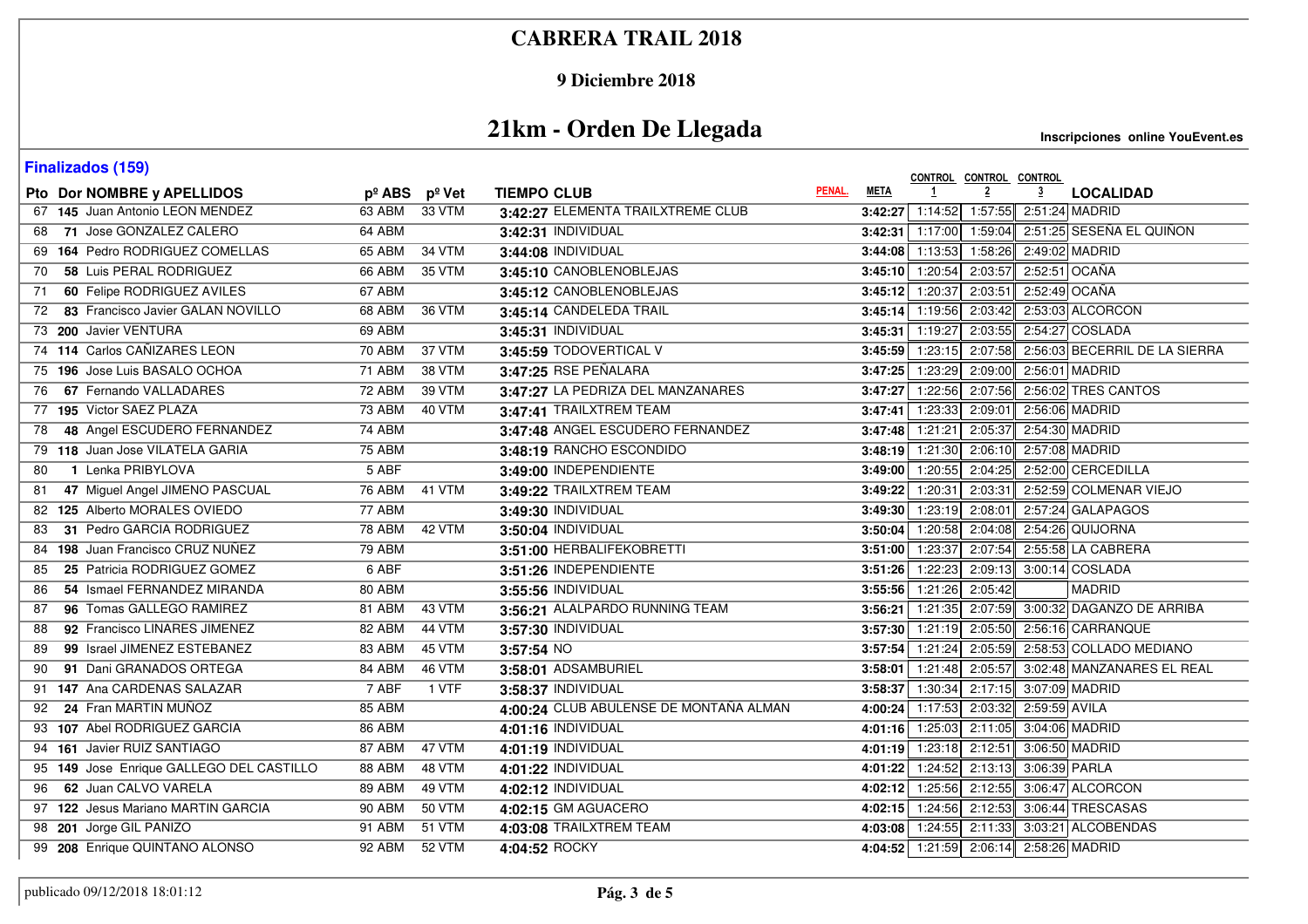### **9 Diciembre 2018**

# **21km - Orden De Llegada**

| <b>Finalizados (159)</b>                 |                |                                 |                                    |        |             | CONTROL CONTROL CONTROL                      |                |                                                           |
|------------------------------------------|----------------|---------------------------------|------------------------------------|--------|-------------|----------------------------------------------|----------------|-----------------------------------------------------------|
| Pto Dor NOMBRE y APELLIDOS               |                | $p^{\circ}$ ABS $p^{\circ}$ Vet | <b>TIEMPO CLUB</b>                 | PENAL. | <b>META</b> | $\overline{2}$                               | $\overline{3}$ | <b>LOCALIDAD</b>                                          |
| 100 108 Fatima ESPINOSA HERNANZ          | 8 ABF          |                                 | 4:05:15 TRISQUEL TEAM              |        |             | 4:05:15 1:26:42 2:16:31                      |                | 3:08:25 LA CABRERA                                        |
| 101 156 Felipe PIÑAN RODRIGUEZ           | 93 ABM         |                                 | 4:05:26 INDIVIDUAL                 |        |             |                                              |                | 4:05:26 1:25:52 2:16:33 3:08:26 VALLADOLID                |
| 102 180 Laura MURIANA DEL RINCON         | 9 ABF          |                                 | 4:05:40 TRAIL MORVEDRE             |        |             |                                              |                | 4:05:40 1:27:21 2:16:35 3:09:15 ESPAÑA                    |
| 103 170 Miriam VARON MORENO              | 10 ABF         |                                 | 4:07:19 INDIVIDUAL                 |        |             |                                              |                | 4:07:19 1:30:03 2:17:39 3:10:58 GRANADA                   |
| 104 190 David RODRIGUEZ GARCIA           | 94 ABM         | 53 VTM                          | 4:09:55 CARAQUIZ RUNNING TEAM      |        |             | 4:09:55 1:21:06 2:06:53 3:02:04 UCEDA        |                |                                                           |
| 105 135 Raul VILLACORTA GONZALEZ         | 95 ABM         |                                 | 4:10:15 INDIVIDUAL                 |        |             |                                              |                | 4:10:15 1:26:03 2:16:38 3:09:13 VALLADOLID                |
| 106 121 Victor SANCHEZ VALVERDE          | 96 ABM         |                                 | 4:10:25 INDIVIDUAL                 |        |             |                                              |                | 4:10:25 1:23:08 2:16:17 3:10:48 MAZARAMBROZ               |
| 86 Jorge Antonio NEVADO HERNANDEZ<br>107 | 97 ABM         | <b>54 VTM</b>                   | 4:10:52 INDIVIDUAL                 |        |             | 4:10:52 1:29:08 2:19:25 3:19:04 MADRID       |                |                                                           |
| 5 Javier SANCHEZ PAREDES<br>108          | <b>98 ABM</b>  |                                 | 4:11:58 INDIVIDUAL                 |        |             |                                              |                | 4:11:58 1:32:11 2:20:05 3:15:11 SESEÑA                    |
| 109 179 Carlos VELAYOS AMO               | 99 ABM         | 55 VTM                          | 4:12:11 ULTRA LIFE TEAM            |        |             | 4:12:11 1:21:03 2:08:03 3:05:33 MADRID       |                |                                                           |
| 37 David OLALLA ENCINAS<br>110           | 100 ABM        | 56 VTM                          | 4:13:03 INDIVIDUAL                 |        |             |                                              |                | 4:13:03 1:21:14 2:07:16 3:06:01 ARGANDA DEL REY           |
| 111 193 Juan Carlos JIMENEZ RODRIGUEZ    | 101 ABM        |                                 | 4:14:37 TRIATLON CLAVERIA MOSTOLES |        |             |                                              |                | 4:14:37 1:25:46 2:13:06 3:09:29 FUENLABRADA               |
| 112 192 Ivan CANO LIÑAN                  | 102 ABM        |                                 | 4:14:38 TRIATLON CLAVERIA MOSTOLES |        |             |                                              |                | 4:14:38 1:25:40 2:13:05 3:09:27 MOSTOLES                  |
| 113 169 Juan Miguel PLASENCIA LUCEÑO     | 103 ABM        | 57 VTM                          | 4:14:51 CD JERTE                   |        |             |                                              |                | 4:14:51 1:20:06 2:09:26 3:07:19 ALCORCON                  |
| 42 Bruno CASO CABALLERO<br>114           | 104 ABM        | 58 VTM                          | 4:16:02 CORREDORES CHIFLADOS       |        |             |                                              |                | 4:16:02 1:29:48 2:18:50 3:15:37 LA NAVATA                 |
| 115 134 Rafael SANZ SIERRA               | <b>105 ABM</b> |                                 | 4:18:21 TRAILXTREM TEAM            |        |             | 4:18:21 1:23:24 2:11:16 3:06:34 MADRID       |                |                                                           |
| 44 Luisete SALGADO HERNANDEZ<br>116      | <b>106 ABM</b> |                                 | 4:19:12 NUS TRAILRUNNING           |        |             |                                              |                | 4:19:12 1:30:07 2:21:44 3:22:18 MAJADAHONDA               |
| 165 Pedro Lozano BRANGER<br>117          | 107 ABM        | 59 VTM                          | 4:20:36 INDIVIDUAL                 |        |             |                                              |                | 4:20:36 1:29:38 2:19:23 3:17:27 POZUELO DE ALARCON        |
| 26 Jose Manuel DE BLAS CALLEJO<br>118    | 108 ABM        | 60 VTM                          | 4:20:43 TROTAVILA                  |        |             | 4:20:43 1:32:08 2:23:40 3:22:39 AVILA        |                |                                                           |
| 119 184 Victor Daniel LOPEZ GRISALES     | 109 ABM        |                                 | 4:20:55 INDEPENDIENTE              |        |             |                                              |                | 4:20:55   1:30:13   2:21:05   3:23:35 ALCOBENDAS          |
| 81 Fernando VALLADOLID CAMARA<br>120     | 110 ABM        | 61 VTM                          | 4:21:22 INDIVIDUAL                 |        |             |                                              |                | 4:21:22 1:30:18 2:24:39 3:24:58 GALAPAGOS                 |
| 88 Alfredo JIMENO GARCIAMIGUEL<br>121    | <b>111 ABM</b> |                                 | 4:21:25 TRITON TEAM                |        |             |                                              |                | 4:21:25 1:33:53 2:25:38 3:23:03 HERENCIA                  |
| 122 113 Lolimar RODRIGUEZ GONZALEZ       | $11$ ABF       | 2 VTF                           | 4:22:46 INDEPENDIENTE              |        |             | 4:22:46 1:29:10 2:21:10 3:20:49 MADRID       |                |                                                           |
| 123 194 Jaime DIEZ ROBLA                 | 112 ABM        | 62 VTM                          | 4:23:48 INDIVIDUAL                 |        |             |                                              |                | 4:23:48 1:25:21 2:15:11 3:15:28 PLASENCIA                 |
| 124 148 Rafaelina SUERO                  | 12 ABF         | 3 VTF                           | 4:23:58 RAFAELINA SUERO            |        |             |                                              |                | 4:23:58   1:31:56   2:21:52   3:17:31 TORREJON DE VELASCO |
| 125 105 Jesus ESPINOSA LASTRA            | 113 ABM        | 63 VTM                          | 4:24:21 GUADALIX RUNNING POWER     |        | 4:24:21     | 1:39:55 2:33:27                              |                | 3:28:17 GUADALIX DE LA SIERRA                             |
| 126 171 Juan Agustin GARCIA PEREZ        | <b>114 ABM</b> | 64 VTM                          | 4:24:23 TRAILXTREM TEAM            |        |             | 4:24:23 1:39:58 2:33:25                      |                | 3:28:15 GUADALIX DE LA SIERRA                             |
| 127 143 Tomas SORIA PASCUAL              | <b>115 ABM</b> | 65 VTM                          | 4:24:25 RSEA PEÑALARA              |        |             |                                              |                | 4:24:25 1:30:05 2:21:40 3:22:28 MADRID                    |
| 61 Violeta SANCHEZ VILLAR<br>128         | 13 ABF         |                                 | 4:27:00 INDIVIDUAL                 |        |             |                                              |                | 4:27:00 1:28:52 2:24:11 3:25:10 MIRAFLORES DE LA SIER     |
| 129 158 Peter RIVERA ALBAN               | 116 ABM        | 66 VTM                          | 4:31:48 PETER RIVERA ALBAN         |        |             | 4:31:48 1:25:31 2:14:48 3:14:13 MADRID       |                |                                                           |
| 130 119 Jose Luis SALVO ALONSO           | <b>117 ABM</b> | 67 VTM                          | 4:38:20 JOSE LUIS SALVO ALONSO     |        |             |                                              |                | 4:38:20 1:28:58 2:25:56 3:29:20 ALCORCON                  |
| 131 112 Soledad NOGUERALES HERNANDEZ     | 14 ABF         | 4 VTF                           | 4:40:15 INDIVIDUAL                 |        |             | 4:40:15 1:29:25 2:25:59 3:31:36 MADRID       |                |                                                           |
| 132 185 Gonzalo DIAZMERRY LOPEZACEVEDO   | 118 ABM        | 68 VTM                          | 4:40:31 INDIVIDUAL                 |        |             | 4:40:31   1:28:54   2:21:28   3:28:11 MADRID |                |                                                           |